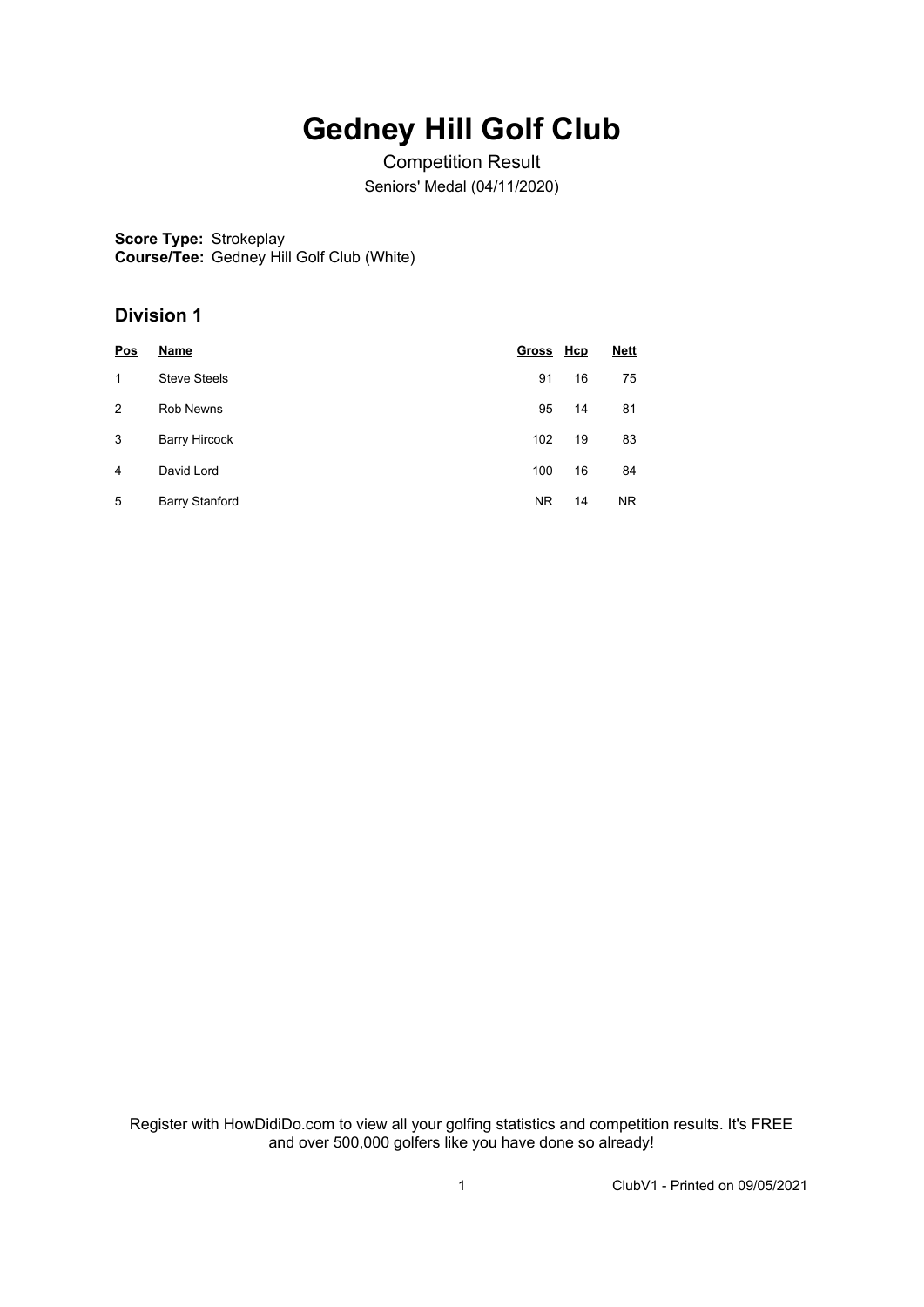**Score Type:** Strokeplay **Course/Tee:** Gedney Hill Golf Club (White)

#### **Division 2**

| Pos            | <b>Name</b>         | Gross Hcp |    | <b>Nett</b> |
|----------------|---------------------|-----------|----|-------------|
| 1              | <b>Eddie Grange</b> | 91        | 22 | 69          |
| $\overline{2}$ | <b>Steve Carter</b> | 98        | 24 | 74          |
| 3              | John George         | 101       | 22 | 79          |
| 4              | <b>Carol Plume</b>  | 105       | 25 | 80          |
| 5              | Neil Sargeant       | 102       | 21 | 81          |
| 6              | <b>Neil Lewis</b>   | 114       | 25 | 89          |
| 7              | Pete Orbine         | <b>NR</b> | 24 | <b>NR</b>   |
| 8              | T A (Mo) Parling    | <b>NR</b> | 26 | <b>NR</b>   |

Register with HowDidiDo.com to view all your golfing statistics and competition results. It's FREE and over 500,000 golfers like you have done so already!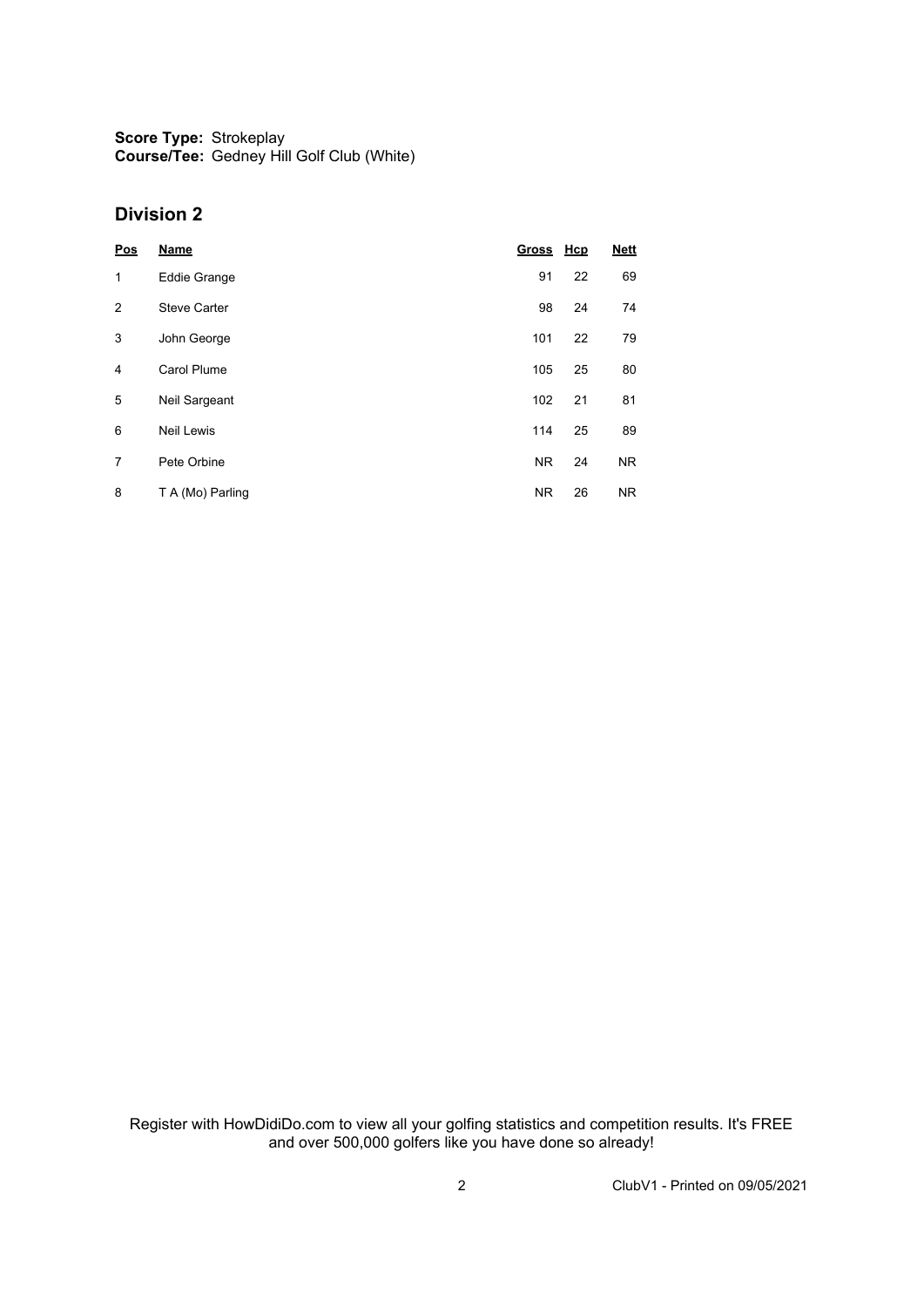**Score Type:** Strokeplay **Course/Tee:** Gedney Hill Golf Club (White)

#### **Division 3**

| Pos | <b>Name</b>       | Gross Hcp |    | <b>Nett</b> |
|-----|-------------------|-----------|----|-------------|
| 1   | <b>Rob Warlow</b> | 101       | 28 | 73          |
| 2   | Keith Lawrence    | 101       | 27 | 74          |
| 3   | Paul Wood         | 108       | 33 | 75          |
| 4   | Pete Brown        | 113       | 37 | 76          |
| 5   | Raffaele Ragosa   | 107       | 27 | 80          |
| 6   | Keith Partridge   | 117       | 29 | 88          |
| 7   | Roy Bennett       | 129       | 29 | 100         |
| 8   | Ned Mahoney       | <b>NR</b> | 33 | <b>NR</b>   |

Register with HowDidiDo.com to view all your golfing statistics and competition results. It's FREE and over 500,000 golfers like you have done so already!